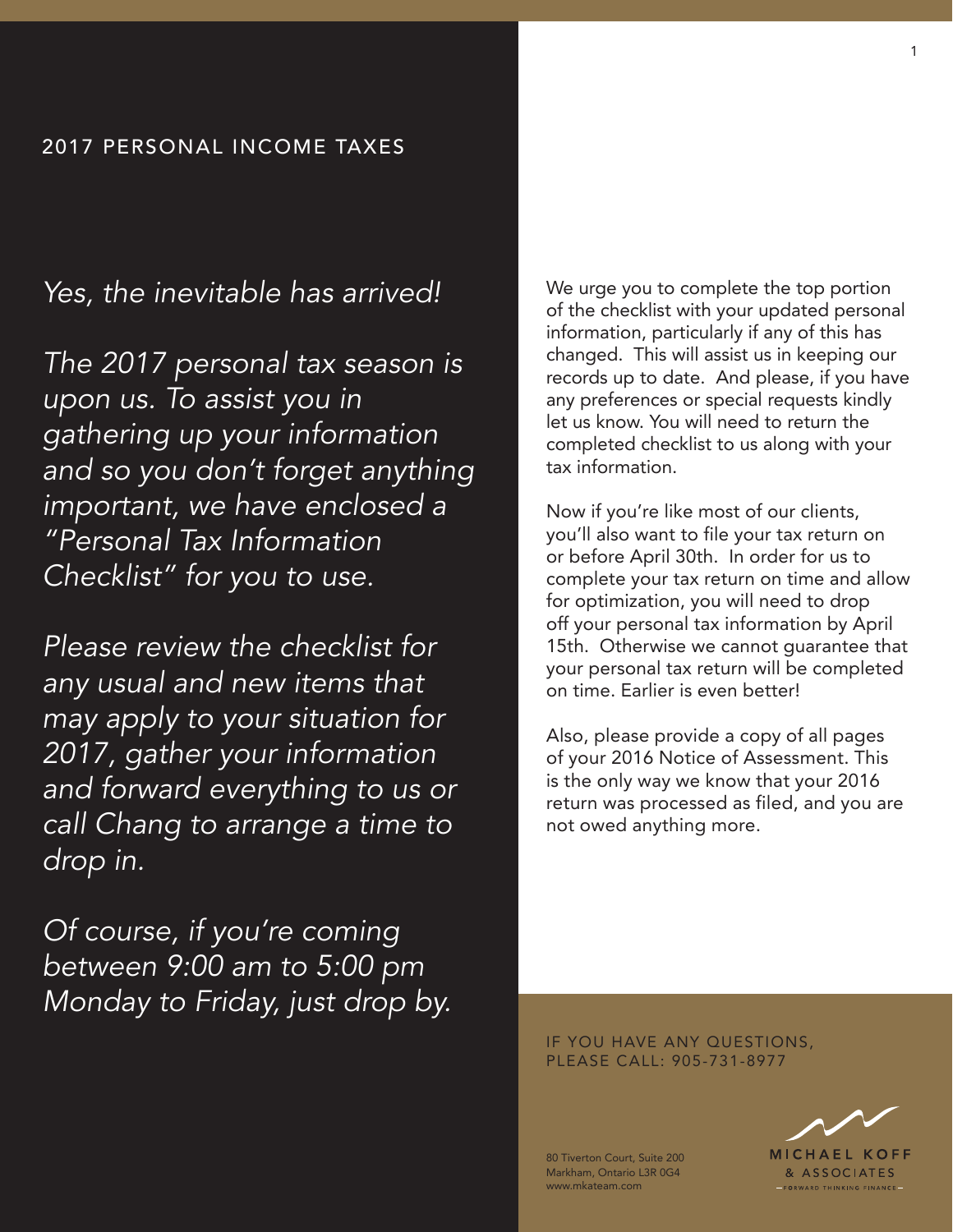- In 2017, the basic personal amount, age tax credit, Canada employment amount, disability amount, adoption expenses, and medical expenses are indexed.
- For 2017, the annual contribution limit for Tax-Free Savings Accounts is \$5,500, the same as 2016.
- For 2017 the new Canada caregiver credit is non-refundable and replaces the caregiver credit, infirm dependant credit and family caregiver tax credit. The caregiver credit is available to taxpayers who care for a related dependant over the age of 18 and infirm.
- As of January 1, 2017, the following credits were removed:

Children's Fitness Credit Children's Arts Credit

- The federal public transit tax credit was eliminated, effective July 1, 2017. A new non-refundable Ontario seniors' public transit credit for all Ontarians aged 65 and over is available, effective July 1, 2017.
- The federal education and textbook tax credits were eliminated effective January 1, 2017, and Ontario education and textbook tax credits were eliminated effective September 5, 2017. The unused credits amount may be claimed in 2017 and subsequent years.
- There is a federal non-refundable home accessibility tax credit for qualifying expenses up to \$10,000 incurred for work performed or goods acquired in respect of a qualifying renovation of an eligible dwelling for someone who is 65 years or older before the end of 2017 or eligible for the disability tax credit.

For 2017 the federal income tax brackets have been restructured. To summarize the changes please see the following chart:

| 2016     |                       | 2017     |                       |
|----------|-----------------------|----------|-----------------------|
| Tax Rate | Income Bracket        | Tax Rate | Income Bracket        |
| 15%      | \$45,282 or less      | 15%      | \$45,916 or less      |
| 20.5%    | $$45,282 - 90,563$    | 20.5%    | $$45,916 - 91,831$    |
| 26%      | $$90,563 - 140,388$   | 26%      | $$91,831 - 142,353$   |
| 29%      | $$140,388 - $200,000$ | 29%      | $$142,353 - $202,800$ |
| 33%      | \$200,000 or more     | 33%      | \$202,800 or more     |

## IF YOU HAVE ANY QUESTIONS, PLEASE CALL



80 Tiverton Court, Suite 200 Markham, Ontario L3R 0G4